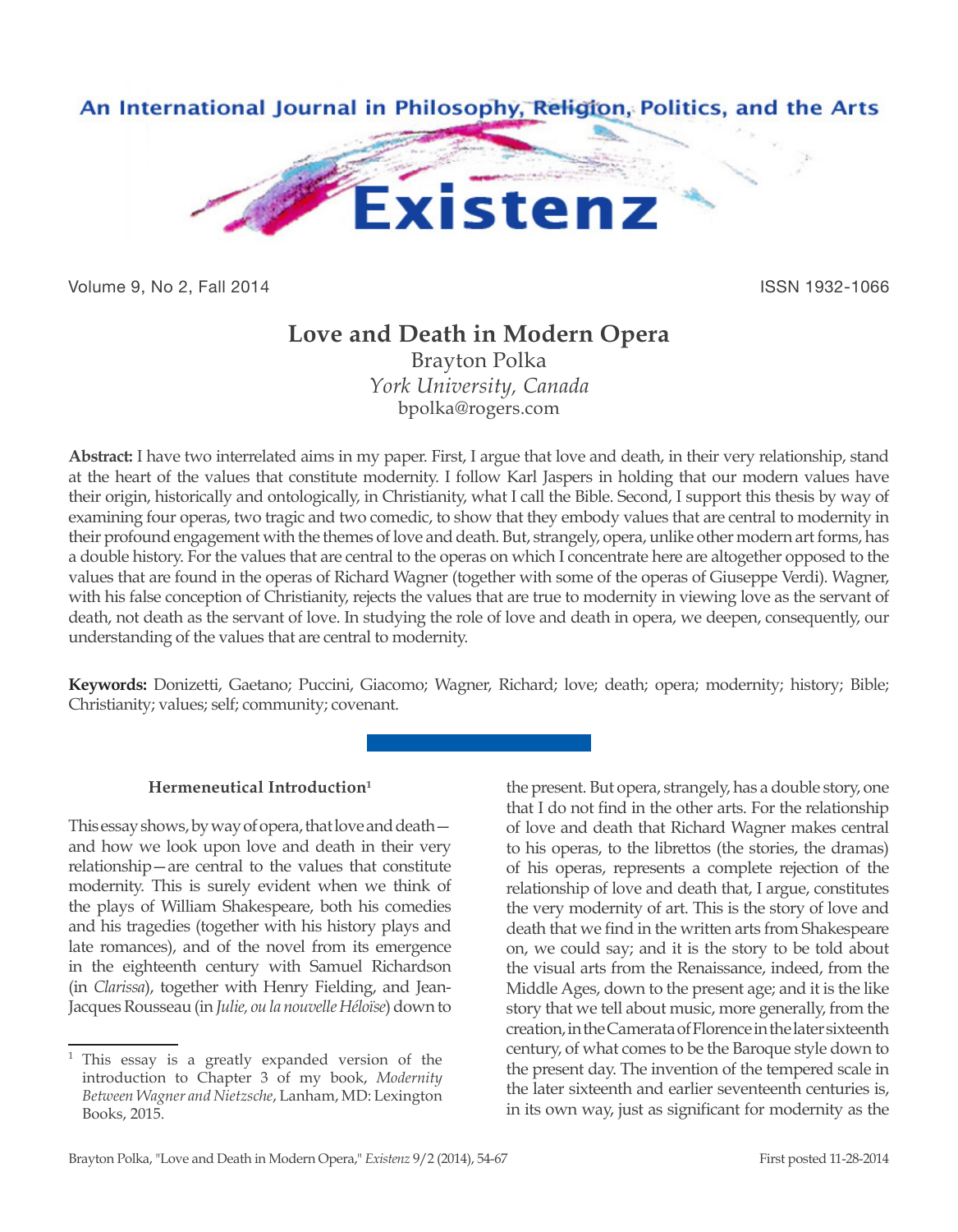scientific revolution. The purpose, then, of this present paper is to show how fundamentally different from the values that Wagner makes central to his operas are the values of the operas, consistent with the modern history of the arts, including music, more generally, that I discuss here. This double history only properly comes to light when we comprehend, by truly accounting for, both historically and ontologically, the values that constitute modernity.

I have written extensively on Wagner in previous publications and I can here only summarize, in schematic fashion, my concept of modernity in indicating how and why, in my judgment, Wagner in his operas violates, by contradicting, our modern values. First, I hold—by way of my engaging with Shakespeare as well as with our great philosophers of modernity: Baruch Spinoza, Immanuel Kant, G. F. W. Hegel, Søren Kierkegaard, and Friedrich Nietzsche—that our values are truly modern insofar as they are truly biblical. I hold, then, second, that the Bible is modern unto the end and that modernity is biblical from the beginning. In response, consequently, to the famous question posed by the Latin theologian Tertullian c. 200 CE—What does Athens have to do with Jerusalem?—the answer is, "nothing." For the values that are central to our thinking (to our *philosophia*) and to our ethical and political lives (to our *democratia*) are biblical, not ancient Greek, both historically and ontologically. This is already shown to us by Hegel, who follows Kant, by stating that history without ontology is empty, and ontology without history is blind. The values, then, that are truly modern are those constituted by the idea of *creatio ex nihilo*, the idea that human life is created, in the beginning, from nothing, from nothing that is natural. For human beings are made in the image of God. Indeed, what Adam and Eve learn, in having fallen from paradisiacal ignorance into the covenantal life of doing unto others what they want others to do unto them, is that they are like God in knowing good and evil. I hold, then, that the three critical principles of biblical existence, at once Jewish and Christian (and, I would add, Muslim), are creation from nothing, the Fall of Adam and Eve into being like God in knowing good and evil, and the story of the covenant as love of neighbor, both personal and social and so at once ethical and political.

By arguing that the values that constitute modernity are biblical, not Greek, at once historically and ontologically, I do follow Karl Jaspers, who writes that

Greek science was radically different from modern Western science. Peculiar to the Christian world, and developed nowhere else in history, is the scope of the will to know, the relentlessness of the search for truth which manifests itself in Western science.<sup>2</sup>

He notes that, because for "the Greeks the cosmos was perfect, orderly, rational, and lawful [and, I would add, finite]… the rest was of no concern; it was matter, μη ον [non-being] unknowable and not worth knowing" (*NC* 70). When, however, "the world is God's creation, all existence is worth knowing on that account…. This tends to steer cognition toward the very realities which do not tally with known orders and laws" (*NC* 70-1). "This cognition," Jaspers continues, "seeks both the beautiful and the ugly, the good and the bad." It is true that

*omne ens est bonum*, all that exists is good – namely, as God's creation. But this goodness is no longer seen as the visible and self-contained beauty known to the Greeks. It is present only in the love of all existence as being created by God, and consequently in trust in the meaning of science [i.e., knowledge]. [*NC* 71]

Jaspers observes additionally that, because, in modernity, man must enter into the infinity of being, he always risks losing himself. Still, if he is to find himself, it will be

only in his present life before Transcendence… [in living] from the depth of his true essence. Man must risk exposure to the boundless range of possibilities; what counts is whether he loses himself before a nothingness which drives him to despair… or whether he finds himself before Transcendence which receives him and sets him free. [*NC* 61-2]

Consequently, I make the distinction that Kierkegaard draws between Christianity and Christendom central to my hermeneutics. Christianity (which, for me, stands for the Bible, at once Jewish and Christian) is what Kierkegaard calls the coming into existence of the single individual. To come into existence historically and so to be responsible to the other (God and neighbor) for your existence is to acknowledge that, if God has always existed eternally, then God has never existed eternally. For God comes into existence only with and through the single individual—in the covenantal relationship of being responsible for doing the good and accounting for the evil that you do. Christendom, then, for Kierkegaard,

<sup>2</sup> Karl Jaspers, *Nietzsche and Christianity*, trans. E. B. Ashton, Chicago, IL: H. Regnery Co. 1961, p. 67. [Henceforth cited as *NC*]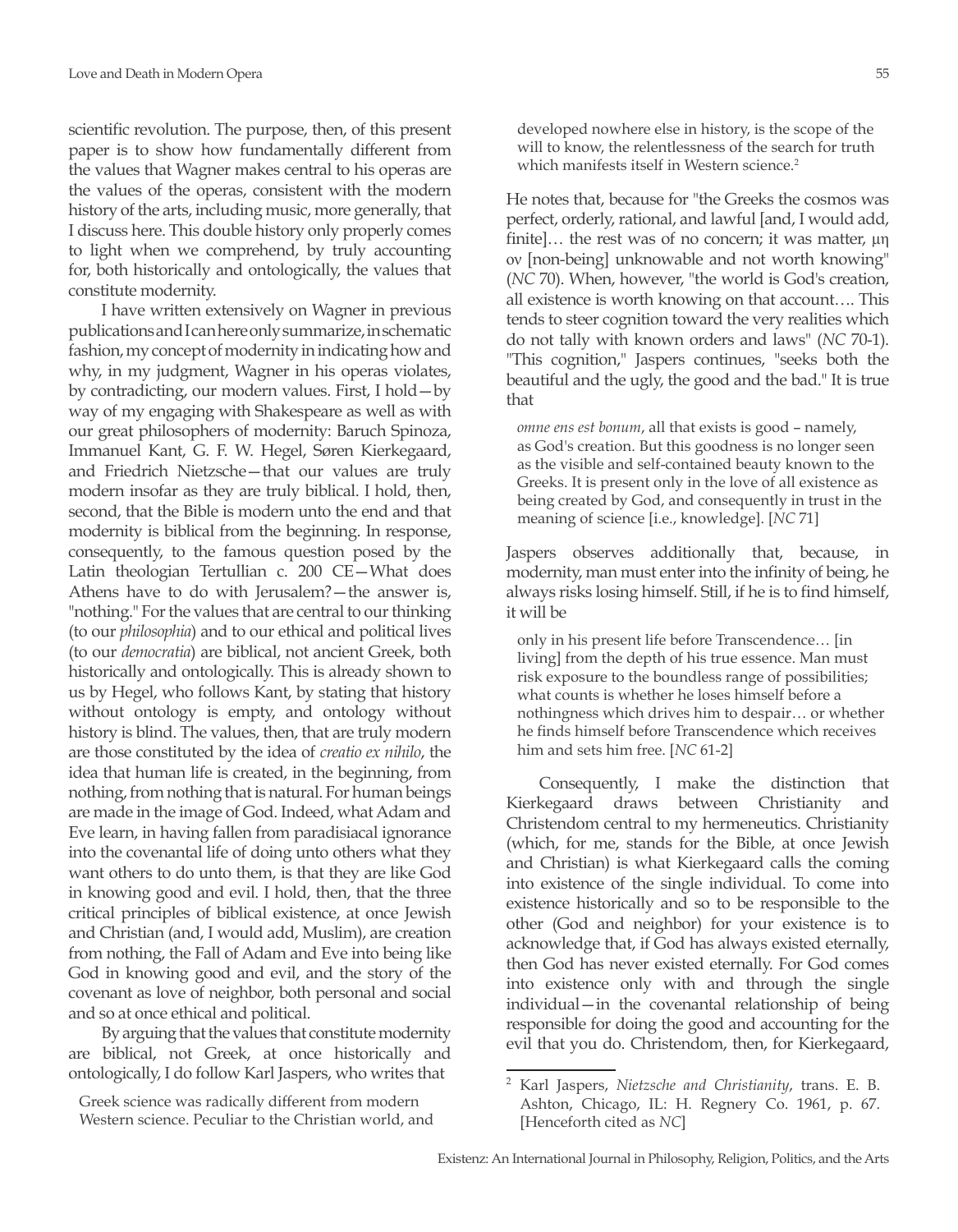represents what he calls baptized paganism, i.e., the rationalization of Christian (biblical) values in pagan terms. Apt examples of such rationalized paganism are the ideas that God is supernatural and that the human soul is immortal. For, while neither of these concepts is found in the Bible, they form the core of neoplatonized Christendom.

What follows, then, from Kierkegaard's distinction between Christianity and Christendom, between true and idolatrous concepts of modernity, is that Wagner, true to Schopenhauer, his philosophical and, indeed, theological mentor, represents Christendom, not Christianity. For what Wagner portrays in his operas regarding the relationship of love and death is that love serves death, that we are born in order to die. Indeed, death represents for Wagner the liberation from life as the sin of existing. Because, he holds, Jesus as the Christ is born with his will to live broken, he shows his followers that the will to live is sinful and that the only liberation from the sinful life of willing is to will not to will, to will to annihilate the will. Indeed, Jesus is sinless precisely because he is born, not with the will to live but solely with the will to die. But let me add that the music dramas of Wagner, in representing ideas that contradict the values of modern life, also contradict their music. Wagner is a great and innovative composer. While he writes inspired and inspiring music—think of the transcendent music that brings *Götterdämmerung*, the last of his four *Ring* operas, and *Tristan und Isolde* to a close—this music is in absolute contradiction with the stories of these operas. Brünnhilde liberates the world from the sinful existence of life, as represented by possession of the ring of gold, in showing that love serves not life but death. Isolde wills to die, she tells us in the *Liebestod* (the death of love) that she sings in bringing *Tristan und Isolde* to an end, since she and Tristan find love only in eternal death.<sup>3</sup>

In sum, I hold that how we view the Bible—again, both Jewish and Christian, both Hebrew Scripture and what Christians call the Old and the New Testaments is how we view life, modernity, the values that constitute modernity. But let me add that I also insist upon the importance of acknowledging that, just as the Bible is no less secular than it is religious, so the values that are truly constitutive of modernity are at once secular

<sup>3</sup> See Brayton Polka, "*Liebestod*: On Love and Death in Wagner's *Tristan und Isolde*," *International Review of the Aesthetics and Sociology of Music* 44/2 (December 2013) 239-52.

and religious. In fact, it is also no less secular than religious, since the concept of God is not supernatural, but covenantal. Thus, we understand that love—as the holy command of the covenant to look upon all human beings as your neighbor, as the categorical imperative to treat all human beings as ends in themselves and never merely as means—is in the world but not of the world. Love represents what Kant calls the kingdom of ends, the kingdom of free subjects (persons) and not the natural world of objects (things). Love as the kingdom of freedom is the creation of will (desire), not the product of nature. Love represents the *civitas Dei* of St. Augustine, as lived in the earthly city. For, while we are of infinite spirit (in bearing the image of God), we are mortal beings. We are all sinners. We all die. So, the question is, always, how we love and how we die.

#### **On Love and Death**

Love and death are the great subjects of modern opera. Indeed, it is the relationship between love and death that is in many ways the defining issue of modernity. How our conceptions of love and death interact with and so shape each other is fundamental to our selfunderstanding as human beings. Love and death are each so evident in our lives yet, at the same time, they are so profoundly mysterious, so truly awful, in filling us with awe, with fear and trembling, indeed, often with dread and despair. There are no greater powers in our lives than love and death. Those who possess these powers hold in their hands all that is good, all that is gracious, and all that is evil, all that is malignant, in our lives. We are all mortal, we all die. Every human being born of woman is subject to death. But why, then, are we born if our only sure destiny is to die? Still, the puzzling thing about death is that no human beings know their own death. I know that I shall die. But I do not know, and I shall never know, what death is. Indeed, I shall never know that I am dead. I shall never know myself as dead. For from that mysterious region other than or beyond life, that of death, no traveler, as Hamlet informs us in his "to be or not be" soliloquy, has ever returned. Death, paradoxically, is a social experience. So Isolde, in beholding the body of the dead Tristan, concludes Wagner's opera *Tristan und Isolde* in (ironically) asking those around her: do you not see in it, friends, the throbbing life, the infinite all, in which I now drown myself in the highest, unconscious delight? Death is a relationship. We say that each person faces death alone. It is my death, and not yours. True, but each of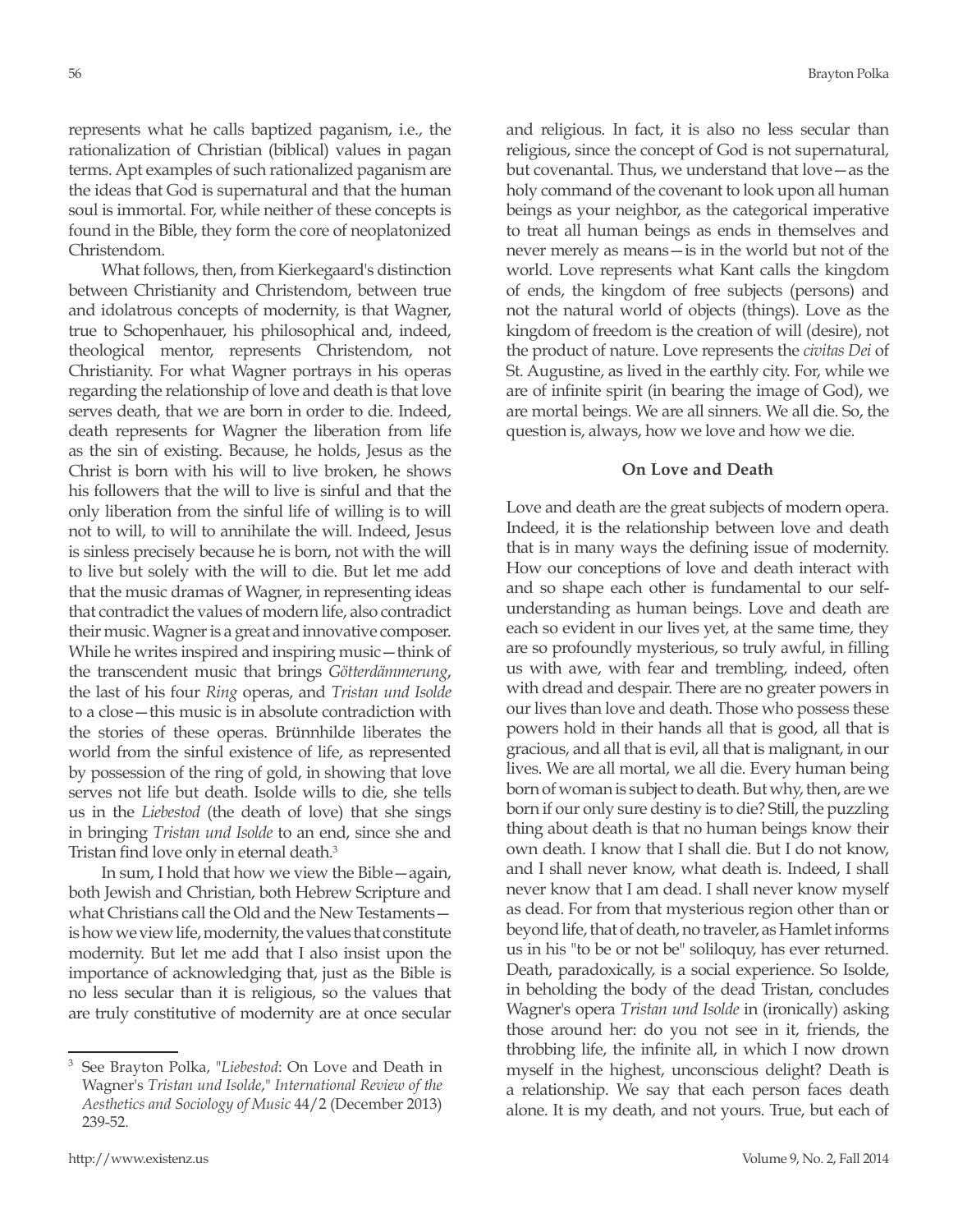us also faces life alone. It is my life and not yours. Still, just as I shall never know my death, so equally is my life meaningless—in other words, self-contradictory except in the context of the lives of others. I shall never know my life except in and through my relationship with others.

The same is true of love. Love is relationship, an infinite series of relationships, really, involving our self in relationships that we call personal (including sexual intimacy); familial; comradely (among friends), to recall Walt Whitman; and socio-political. Self-love is, in itself, meaningless and self-contradictory. For, just as love is relational, so is the self. My self is never my own, except insofar as I am subject to the self-delusion of self-contradiction, which is precisely what our social contract theorists of democracy—for example, Baruch Spinoza or Jean-Jacques Rousseau—call the state of nature, the war of all against all, where all human beings are the enemy not only of others but also of themselves. Indeed, the ultimate paradox of love, as of death, is that, just as the self is itself relationship— Buber's I-thou—so love and death are each, as I have been indicating, relationship. Thus, we may say with Kierkegaard that love, consistent with the biblical concept of creation, comes into existence, historically, from nothing, from nothing that is prior to love. For love is its own priority, the *causa sui*, the cause of itself. Death no less comes into existence historically, for how we love, how we live, is how we die (and vice versa). Death is, we may say, the very creation of life; for life is created from nothing, from nothing other than death. If we were immortal—with the distinction between life and death eliminated—then the significance of both life and death would vanish. Or, as Kierkegaard aptly tells us, if the individual always existed eternally (whether naturally or supernaturally), then he would never exist, then she would never come into historical existence as the single individual. If we believe that death is the end of life, its goal, its justification, then we shall find ourselves once again in the world of Wagner, together with Schopenhauer, in the world that Kierkegaard calls Christendom. It is Christianity rationalized in the terms of pagan values.

But how, then, are we to conduct our lives lovingly, with death always present and yet not as a source of despair, the despair that Kierkegaard calls, in *The Sickness unto Death*, the despair in not willing to be the self that one is and the despair, most terribly, in willing to be the self that one is? Kierkegaard also recognizes the contradictory despair of paganism. He calls it the

despair of not knowing that you are in despair, the despair of not possessing a self, a will, a oneness, a historical continuity. To love not with the despair that love can be realized solely in and through death but to love with faith in life, with the faith that love conquers all and so in defiance of death, i.e., with the faith that love is the end of death and not with the despair that death is the end of love, that is, to live in fear and trembling, is to embrace the biblical story of the expulsion of Adam and Eve from immortal paradise as the Fall into the knowledge of being like God in knowing good and evil. Such is the story of love and death within the covenantal history of doing unto others what you want others to do unto you.

I want to emphasize, yet again, that the concepts of love and death that truly constitute our lives as moderns are not universal in the sense of what Schopenhauer calls natural. They are not given in nature. They are historical. They involve a concept of temporality that is not as such either natural or supernatural, mortal or immortal, linear or circular, finite or infinite. They do not adhere to the ancients' laws of contradiction and identity. Rather, our concepts of love and death belong to the world of historical paradox in which temporality represents the time of our lives as promise, as fulfillment, as realization, in which all human beings have the responsibility, the challenge, of making the individual moment count eternally in and as their own history. But this can only be true when it is understood, with Kierkegaard, that every individual, every generation begins in life with nothing but love, and ends in death with nothing but love. For the supreme self-consciousness that we die, which, Pascal tells us, distinguishes human beings from and gives them infinite power over the universe, is the knowledge that we love and are loved. While the finite universe swallows us up as a mere drop of water, we swallow up, we encompass the universe in and through our infinite self-consciousness. Thus, we see that history is the very relationship connecting individuals and generations in the temporal continuity of love and death. The continuity that is history and the history that is continuity are neither natural nor supernatural, for they come into existence as the eternal story of love and death, as the story that every individual and every generation must continuously renew in making it their own, in being true, historically, at once to the past and to the future. The chain of human history is unbreakable, yet its continuity is only as strong as its individual links.

History is the great discovery, the true creation, of the nineteenth century as it infinitely amplifies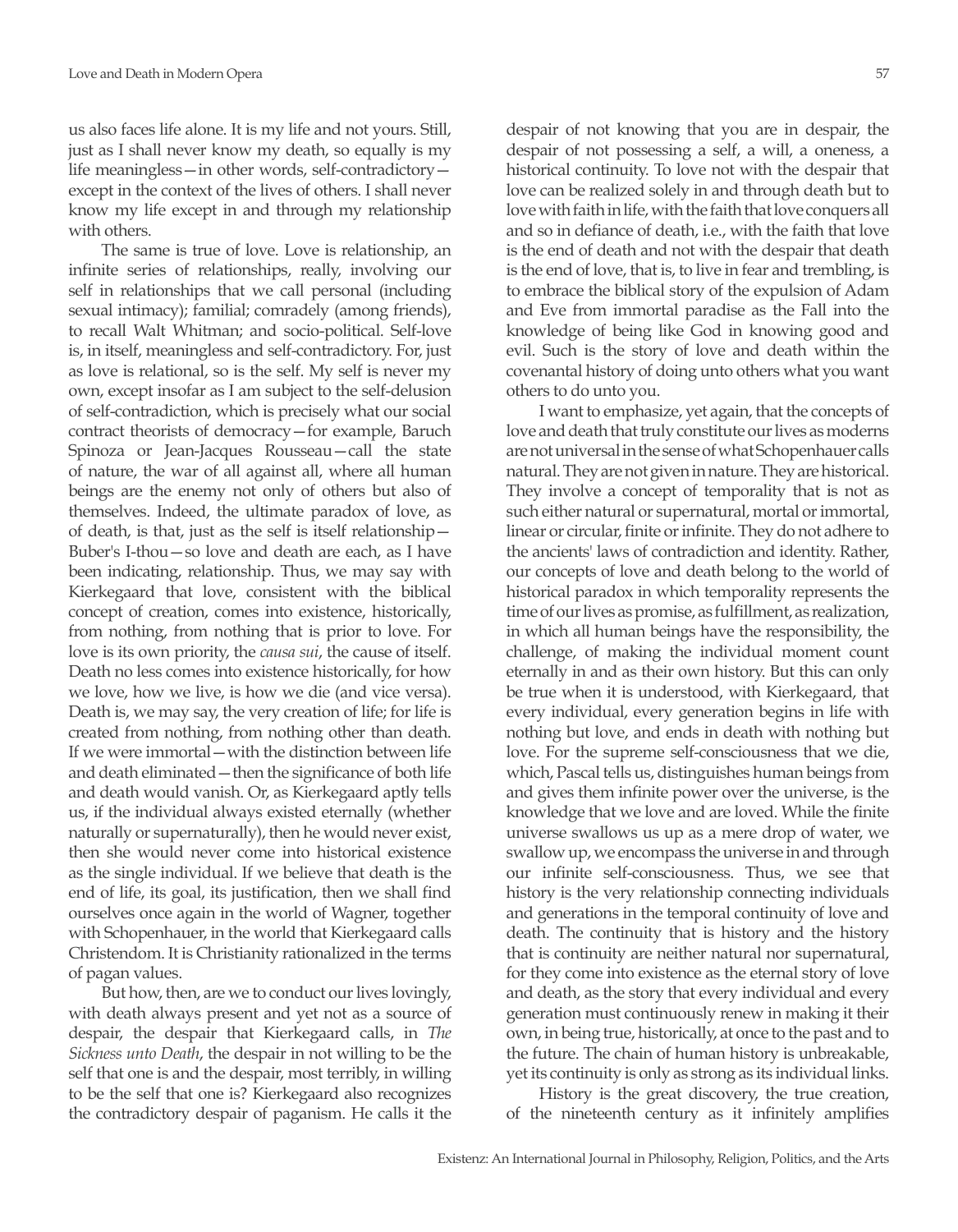and deepens the Kantian revolution in metaphysics whereby, true to the biblical concept of creation *ex nihilo*, the objects of nature depend on the mind of the subject, what Hegel calls infinite self-consciousness, and not the mind of the subject on objects. Because the human subject, our human subjectivity, is nothing but the story of love and death, in the beginning, as in the end—for in the beginning there is nothing but love, and in the end there is nothing but death—how we live and how we depict, how we tell the story, above all, in works of art, of the love that is everything but death and of the death that is everything but love is the eternal task of the faithful individual, Kierkegaard's knight of faith. Since, however, truth is subjectivity, since the subject is, in truth, all there is—in love as in death—the possibilities, within Christendom, of hypocrisy, dishonesty, self-deception, self-delusion, bad faith, of, in short, evil regarding how we understand the relationship of love and death are endless. So, Hans Sachs in Wagner's *Die Meistersinger von Nürnberg*, observes: "Wahn! Wahn! Überall Wahn!" "Deceit (Delusion, Illusion)! Deceit! Everywhere deceit."4 While Sachs (with Wagner behind him) does not evince a sophisticated grasp of the paradox that, in order for the claim that deceit is everywhere to be true, that claim cannot itself be deceitful (otherwise, it would simply be in bad faith), he does proceed to see to it that in the comedy of life good (art) is brought out of (evil) *Wahn*. Still, precisely because the judgment of love, as of death—before the other—shows all of us to be sinners in our never certain (finite) grasp of the (infinite) relationship of love and death, *Wahn* is, indeed, to be found everywhere, in life as in art.

I arrive, then, at opera as the story of love and death from the eighteenth to the twentieth centuries. But this history is a double one. I understand this story, the history that I tell here, to be the true story of modernity as set in critical opposition to the celebration of love as death that Wagner, following Schopenhauer, presents in his major operas from *The Flying Dutchman* (1843) to *Parsifal* (1882), with the comedic *Meistersinger*  (1868) excepted.

#### **Love and Death in Modern Opera**

My history begins with Gaetano Donizetti's *Anna Bolena* (1830) and concludes with Giacomo Puccini's *La Fancuilla del West* (1910). (*The Girl of the Golden West* is

the title of the American play from which the libretto of Puccini's opera was taken.) Its prelude is *opera seria* in the eighteenth century, together with Mozart, and its postlude is Richard Strauss' opera *Capriccio* (1942). It passes over French opera in these centuries as involving a related but independent story. It is striking to see how our theme of love and death is treated in *opera seria*, as distinct from the improvised genre of *commedia dell'arte* and its successor *opera buffa*, not to mention *Singspiel*, whose outstanding masterpiece is Mozart's *Magic Flute*. The works of the great masters of the Italian genre of *opera seria*, George Frederick Handel and Christoph Willibald Gluck, both hailing from Germanic states (with Handel mounting his operas in London and Gluck his in both Vienna and Paris) are characterized by two elements, above all others. First, the stories on which *opera seria* is based are typically taken from Greek and Roman history and myth, e.g., *Giulio Cesare* (Handel) and *Orfeo ed Euridice*, *Alceste*, and *Iphigénie en*  Tauride (Gluck).<sup>5</sup> Second, ancient histories and legends, which show their heroes to be fatally destroyed, are transformed into comedic stories with happy endings in which love, forgiveness, and reconciliation are central. Only in this way, it is evident, can "serious" but secular, as distinct from sacred, subjects such as human love, forgiveness, reconciliation, and happiness, be treated. The sacred remains the domain of the mass and the oratorio, including Johann Sebastian Bach's great settings of the passion story of Christ. In this sense, Mozart adheres to tradition. He wrote his brilliant operas in the three genres of *opera buffa*, *opera seria*, and *Singspiel*. But he wrote no tragedies. Within large-scale works for the voice his serious work is sacred, e.g., his *Requiem Mass* (in addition to his earlier masses). There is no tragedy in eighteenth century opera. Composers, along with their librettists, reject the ancient concept of fate as condemning life to death—count no man happy until he is one with his end, i.e., until he is dead, sings the chorus at the end of Sophocles' *Oedipus the King*. They do not yet see that the biblical (Christian) story is, as sacred, absolutely secular, that it involves the *saecula* 

<sup>4</sup> Richard Wagner, *Die Meistersinger von Nürnberg*, trans. John Gutman, New York: G. Schirmer 1963, Act 3.

 $5$  It is true that a number of Handel's operas treat subjects from very early medieval history, e.g., *Rodelinda* and *Orlando*. Handel's story is yet more complex in that two of his late works, *Hercules* and *Semele*, are not operas (for they were not intended to be staged and were written, not in Italian but in English). Yet they are not oratorios (which, while written in English, always have sacred subjects). Handel called *Hercules* "a musical drama."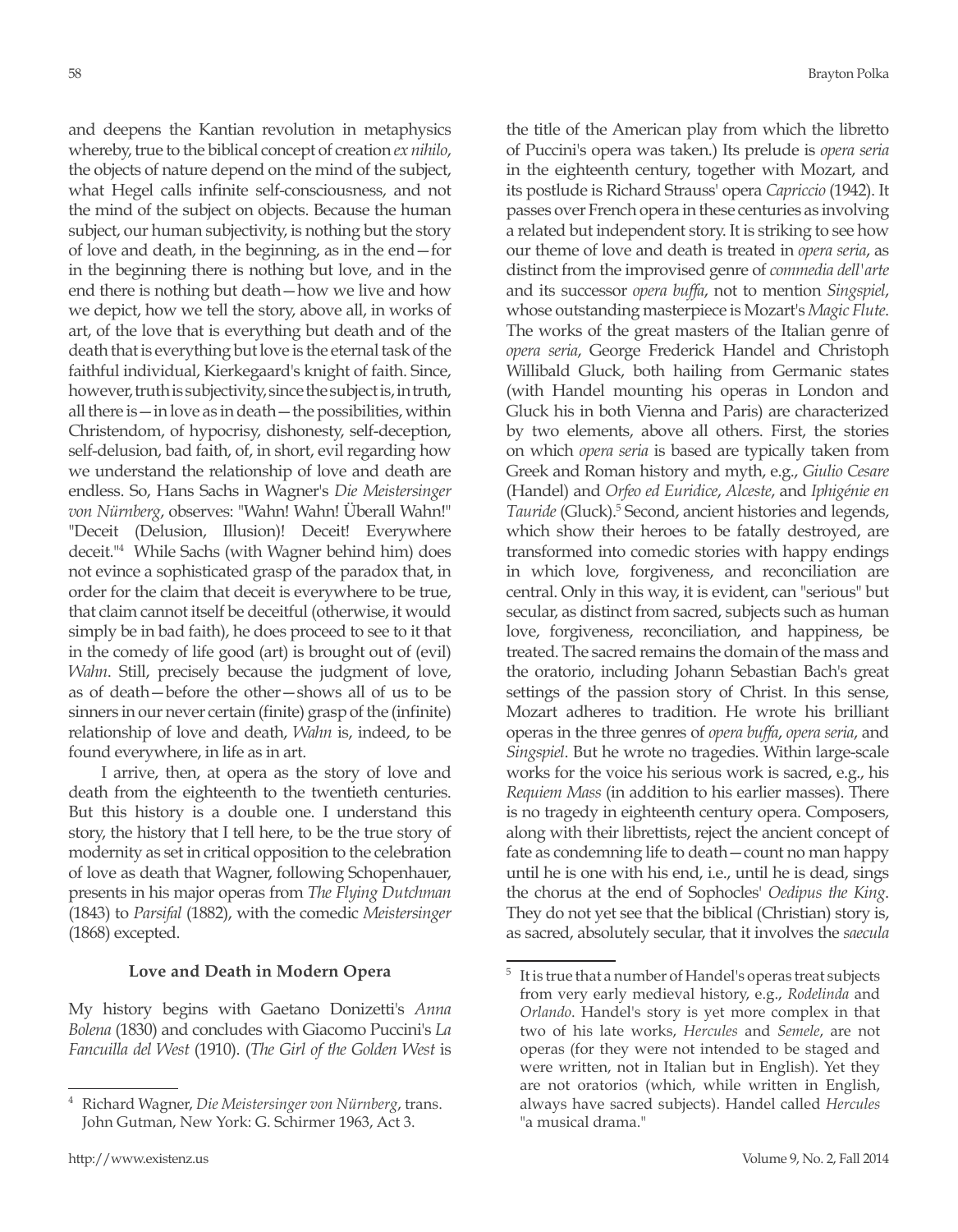*saeculorum*, i.e., eternity as the moment in which all human beings have to confront, in fear and trembling, the historical reality of their lives in love as in death.

Indeed, we may ask: is the story of Christ a comedy or a tragedy—when it is not turned into the farce of Christendom that Ludwig Feuerbach, together with other left-wing followers of Hegel, including the early Wagner, appositely ridicule and yet from which the mature Wagner, once he is in the grips of Schopenhauer, does not and cannot free himself? We may say, in light of Dante Alighieri, that the Christian story is a *divina commedia* (a divine comedy). We may also say, in light of John Milton's *Paradise Lost*, that it involves the human tragedy of sin, that you have to lose your life, to sacrifice your life, in order to regain it, in order to be reborn into the life of the spirit in being like the God of history in knowing good and evil as the covenant of loving your neighbor as yourself. The story of the fall of Adam and Eve is the eternal mythus of man, the story of human beings as historical, as Kant and Hegel show us in their profound commentaries on the Genesis story.<sup>6</sup> This story is at once comedic and tragic, funny and heartrending, endearing and appalling, but always, when thoughtfully and engagingly presented, inspiring, revelatory, and moving. Life is at once comic and tragic. Love has its comedy and its tragedy. Death is macabre (in its gallows humor) and ennobling. Life is complete as the story of the fall into the covenant of knowing good and evil. Life is always already to be completed historically by the single individual, by each of us as the single individual, as the funniest story of all time and as the saddest story of all time. The biblical (Christian) story is, finally, the one true comedy and the one true tragedy. For it tells, uniquely and universally, the story of love and death. Where there is love there is comedy. Where there is death there is tragedy. Not only, however, are there profound exempla of each. But also there are countless examples of each that are superficial, sentimental, and schmaltzy when they are not simply demeaning, debasing, and degrading.

Still, the comedy of love and the tragedy of death are, when artfully rendered, for the living; and in that sense they end happily. Yet, all of us who, in the presence of a work of art, contemplate it know in all seriousness that, in finding that it reflects back to us our own historical self-consciousness, we come in death to our end as, indeed, does the work of art. We repeat: *ars longa, vita brevis*. But we mean: art is for the living, yet all of us living human beings die. Indeed, if we did not die, then we would not live, and then we would have no art. Great art captures the paradoxical relationship of love and death by showing that death belongs to love, that love embraces death, that love is the end of death. It is no easy or common achievement. Failed art confuses the relationship of love and death either by cheapening death and so by sentimentalizing love (as in simplistic Christian art) or by making love serve death in a grotesque parody of the loving sacrifice of Jesus, the terrible contradiction that Feuerbach tried but failed to overcome and that Schopenhauer, followed by Wagner, eagerly embraced.

I return to *Anna Bolena*, which Donizetti wrote in 1830 and which was first performed in Milan at the very end of that year. I want to note that nineteenth century romantics discovered Shakespeare as our great modern author of tragedy, in addition to comedy, history, and romance, and it is solely in the nineteenth century that opera composers begin to write genuine tragedies of love and death. *Anna Bolena* is one of the great tragedies, perhaps the greatest, in nineteenth century opera (if, indeed, not in all theater).7 I shall also consider Verdi's moving tragedy, *Rigoletto*, and two wondrous comedies: Beethoven's *Fidelio* (briefly) and Puccini's *La Fanciulla* (more fully). All four operas, in exploring the relationship between love and death as at once comic and tragic, feature women who, thanks to great personal risk and sacrifice on their part, represent love as the redeeming power through which death is overcome. It is true that, in the two tragedies, Anna and Gilda (the second the daughter of Rigoletto) die as the tragic victims of the love in and by which they are deceived (and, in the case of Anna, as we shall see, in and through which she also tragically deceives herself). Still, in going to their death, in accepting their death as love's sacrifice, they bestow the grace of loving forgiveness on the living. Love for them is found in life, not in death. How different they are from Brünnhilde who rides her horse, eagerly neighing, into the conflagration consuming the pyre bearing the body of Siegfried in the name of love as consummated only in and through death.

In focusing on Anna (Boleyn), the second wife of Enrico (Henry) VIII and the mother of the future

<sup>6</sup> See Brayton Polka, *Rethinking Philosophy in Light of the Bible: From Kant to Schopenhauer*, Lanham, MD: Lexington Books, 2014.

<sup>&</sup>lt;sup>7</sup> Astonishingly, it was first performed at the Metropolitan Opera in New York only in fall of 2011.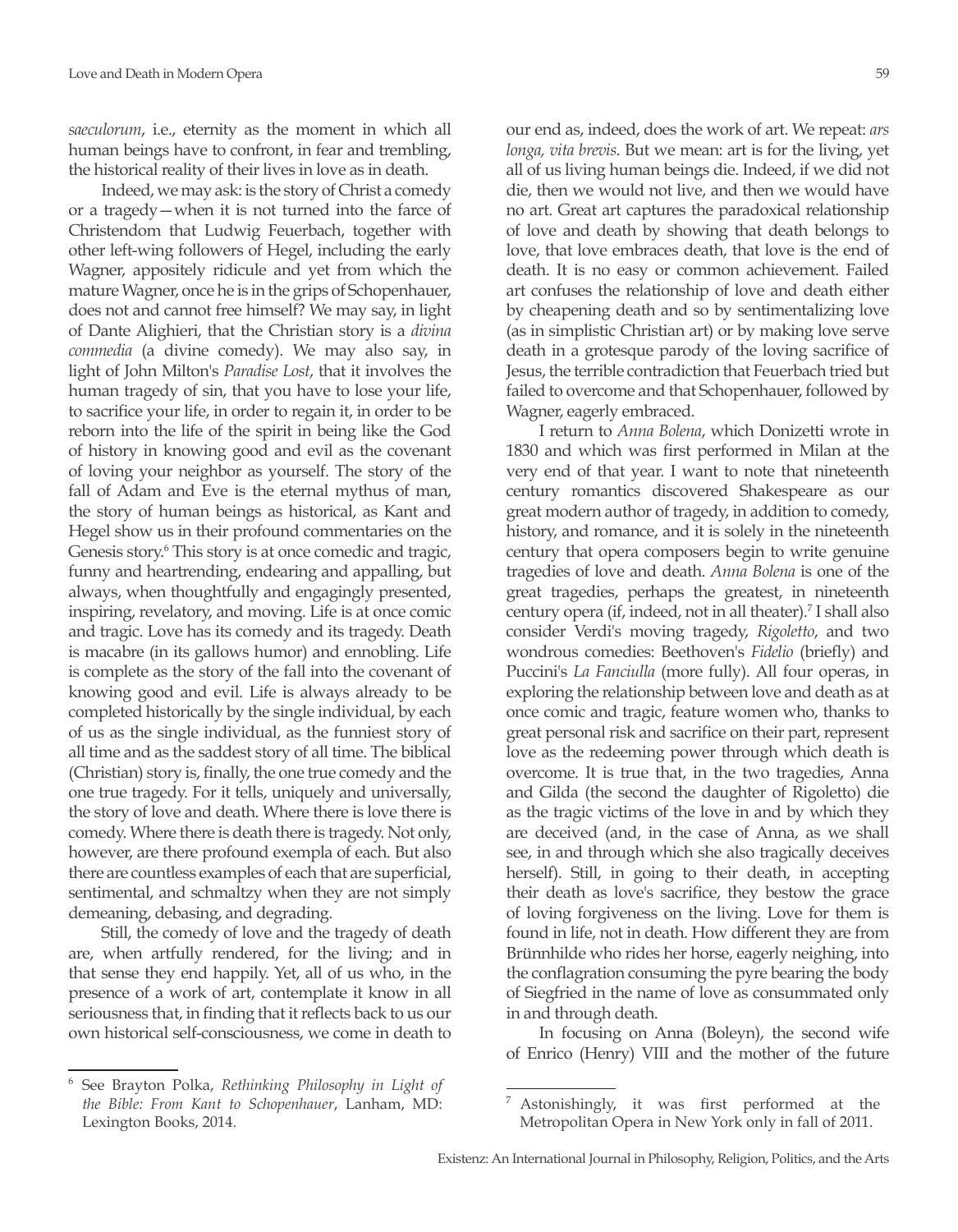Queen Elizabeth (the last of the five Tudor monarchs), Donizetti<sup>8</sup> is able to use the historical context of royal absolutism in the England of the 1530s to powerful effect, without in this instance his lack of fidelity to the annals of history compromising our response to the opera.<sup>9</sup> The king, consistent with the public record, gets his way, both in bed and politically, as Anna, at the beginning of the opera, has replaced his first wife and, by the end of the opera, has been replaced by his third wife (Giovanna [Jane] Seymour). Who Anna Bolena is personally in royal politics, beyond the public facts, has little historical significance. But Donizetti depicts in the person of Anna, the queen of Enrico, one of the great, tragic figures of the theater. The dramatic intensity of her story is at once moral and musical. From the beginning, when the chorus observes that the queen's fortune is waning as the king's heart is attracted elsewhere, Anna acknowledges to herself that she gave up her true love for the vane splendor of the crown. In the meantime, her lady-in-waiting and intimate friend Giovanna Seymour is deeply anxious that she will inadvertently let on to Anna that it is she (Giovanna) who has replaced the queen in the king's favor (and in his bed). Further, the man whom Anna truly loved and whose love she forsook in marrying the king, Signor Riccardo (Lord Richard) Percy, has been recalled to England from exile by the king. Percy remains deeply in love with Anna, as is clear to all (including both the queen and the king). Add to this the page Smeton who is smitten with the queen. He will lie before the Council of Peers, when it is trying Anna for adultery, that it was he who had an affair with the queen in order to save her from the king's accusation that she had an adulterous affair with Percy and thus

to deprive the king of his justification for annulling his marriage with Anna and making Giovanna Seymour his queen. Smeton provides us with a deeply pathetic image of misguided, adolescent love (a tragic version of Cherubino in *The Marriage of Figaro*). Finally, there is Signor (Lord) Rochefort, Anna's loyal brother and close friend of Percy (who will acknowledge to his friend that he counseled his sister to forgo her love for him and to marry the king).

All of these figures love Anna—the king, Giovanna, Smeton, Percy, and Rocheford; and all of them betray Anna, except Percy (who, without status at court, is politically powerless). Anna loves all of these figures; but, in betraying her love for Percy, she betrays herself and is doomed by *politica reale*. In the rich arias and ensembles sung by these figures Donizetti brilliantly (and profoundly) shows them confronting their mixed motives, their personal conflicts, their moral dilemmas. All of them will the good, with the king, who is not given his own aria, excepted. (But even then Anna and Giovanna each make it clear to us that they have been deeply attracted to the king sexually. There is also no question but that Enrico is in full command of his kingdom: he demands and receives absolute obedience from his subjects, at least politically.) The opera concludes as Anna goes to her execution, accompanied by Smeton, Percy, and Rocheford, with the plea on the part of the chorus for royal clemency—since "merciful kings (*I Re pietosi*) are the image of heaven here below (*quaggiù*)"—having been ignored.10

What gives *Anna Bolena* a gravitas, at once moral and political, that we never find, for example, in an opera of Wagner, is that, in the conflict between love and power, the two female figures, Anna and Giovanna, in addition to the chorus, articulate with supreme self-consciousness and with profound selfconfidence a concept of love as covenantal that is at one and the same time moral (personal) and political (communal). Theirs is a conception of love that is truly modern precisely because it is truly biblical and so, at the same time, altogether secular (as involving human beings *quaggiù*). What is so moving about both figures is that each of them acknowledges, out of her deepest need, that is, out of her recognition that she is a sinner, like her fellow human beings, that she depends on the mercy, on the love, of others to be saved, to be liberated, that is, to be accepted by her fellow human beings as

<sup>8</sup> I view Donizetti, in the hermeneutical sense, as the author of the opera and do not here consider composer (music) and librettist (text) separately.

<sup>&</sup>lt;sup>9</sup> I do not, however, find it acceptable for Donizetti in *Maria Stuarda* (1835) to distort, indeed, to rewrite the history of the relationship between Mary Queen of Scots and Queen Elizabeth (of England), as had Schiller, on whose play the libretto is based (with yet additional historical fabrications). We can have a proper response to, i.e., be in a position properly to evaluate, the fraught relationship, at once personal (psychological) and political, between these two famous queens solely in light of absolute fidelity to the facts of history (insofar as they can be determined), in particular, as they involve the English queen, who is one of our greatest historical figures.

<sup>10</sup> Gaetano Donizetti, *Anna Bolena*, trans. William Ashbrook, New York: Souvenir Book 1973, Act 2.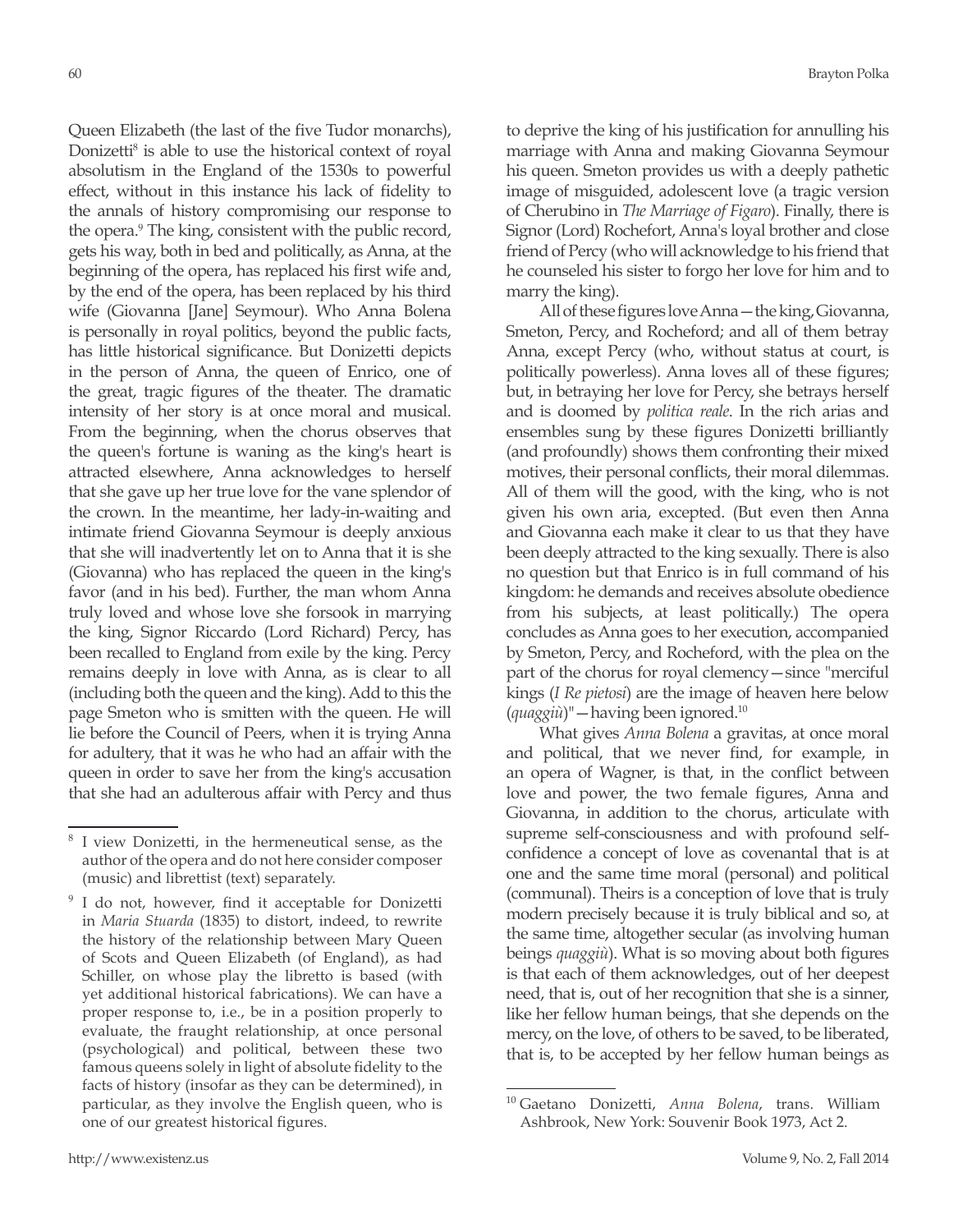possessing the dignity of doing unto others what they want others to do unto them. Anna and Giovanna are each mortified by their own, individual hypocrisy and self-deception—Anna by betraying the love of Percy for the glory of the crown (and the king's bed) and Giovanna for betraying the trust that Anna has in her by displacing her in the king's bed. Giovanna comes to Anna to tell her that it is only in agreeing to confess to adultery that the subsequent annulment of her royal marriage will allow her to escape execution. Anna, staggered by the proposal, absolutely refuses. When she proceeds to question her devoted friend how she, of all persons, could ask her "to buy her life with infamy," Giovanna tells her that, in addition to the king, it is her rival, the woman whom "Enrico's love has destined for the throne," who so advises her. It then becomes apparent to Anna that her rival for the king's affections is nobody other than her devoted friend, Giovanna Seymour. At first, Anna is outraged and beside herself. But, after regaining her self-poise, she kisses her *infelice* (unhappy friend) and sends her away with her *perdono*:

Now I ask God for your grace, And it will be granted to me, I beg God for your grace, And it will be granted to me. May there abide with you in this farewell (*addio*) My love, my mercy (*pietà*). [Act 2]

No citation of the simple words of the libretto can do justice to the moving power with which Anna repeats multiple times the final line—*l'amor mio, la mia pietà* and then, after Giovanna tells her that her forgiveness only intensifies the guilt that torments her, the partial line: *a me sarà* (to me it will be granted).

Soon, thereafter, Giovanna and the king meet. Enrico is irritated to find that the woman who is shortly to become his queen is filled with remorse as the cause of Anna's disgrace and imminent execution. Yet, at the same time, Giovanna acknowledges that her love for the king continues to consume her heart. She begs him to allow her to escape to a remote refuge. But then the news arrives that the Council of Peers has dissolved the royal marriage and condemned to death "the unfaithful wife," together with her accomplices and instigators. Following upon the choral pronouncement that "merciful kings are the image of Heaven here below," Giovanna proceeds to address the king with perhaps the most profound lines in all opera:

Ah! Think that earth and Heaven

That every heart has its failings In order to owe mercy to others (*per dovere altrui mercè*).11 (Act 2)

Only the sinner, only the one who acknowledges that he is a sinner, recognizes that others, like herself, depend upon the mercy and the forgiveness of others. The dignity of the self depends on sin, on accepting oneself as a sinner, in acknowledging the sin that one has done. There is no mercy, no forgiveness, no love outside of the knowledge of good and evil, outside of undertaking to will the good in full knowledge that only then and thereby does one take responsibility for overcoming the evil that one has done in the world. I shall simply note here without further comment that the theology implicit in Giovanna's statement is truly radical: that Jesus as the Christ, that God himself—in knowing good and evil—cannot be without sin. For it is only then that Jesus can be the one who shows by his life, it is only then that God can be the one who demands that each person show in his life, mercy and forgiveness to others in loving them as himself. Jesus, we remember from the Gospels, came to save sinners, not the righteous (Matt. 9.13, Mark 2.17). Or as the sinner tells Jesus in the *Recordare* of the Requiem Mass: "Remember, gentle Jesus, that I am the reason for your time on earth."12

Anna, too, in recognition that it is her betrayal of her love for Percy that has brought upon her, together with those who love her and whom she loves, the death penalty, articulates with dignity and sure confidence the moral and political consequences of sin. At the end of Act 1, when horror-struck to learn that she is to be judged by the Council of Peers, she acknowledges that there is no hope for her when the accuser (the king) is at the same time the one who condemns (judges) her. In the last great scene of the opera at the end of Act 2, Anna, overwhelmed by her impending execution, together with that of Percy, Rocheford, and Smeton, fades in and out of delirium as she recalls, plaintively, her early love for Percy that she gave up. She then addresses Heaven: "grant [me] release at last from my long sufferings and may these [my] last heart-beats at least be of hope." Finally, after being informed that the festive sounds coming from outside are of the people celebrating their new queen, she addresses the "wicked couple" (Enrico and Giovanna) with complete consciousness of self:

Have turned their eyes upon you;

<sup>11</sup> Ashbrook's translation: "that mercy toward others is a duty."

<sup>&</sup>lt;sup>12</sup> Requiem Mass (Roman Catholic), www.requiemsurvey. org/latintext.php, last accessed November 18, 2014.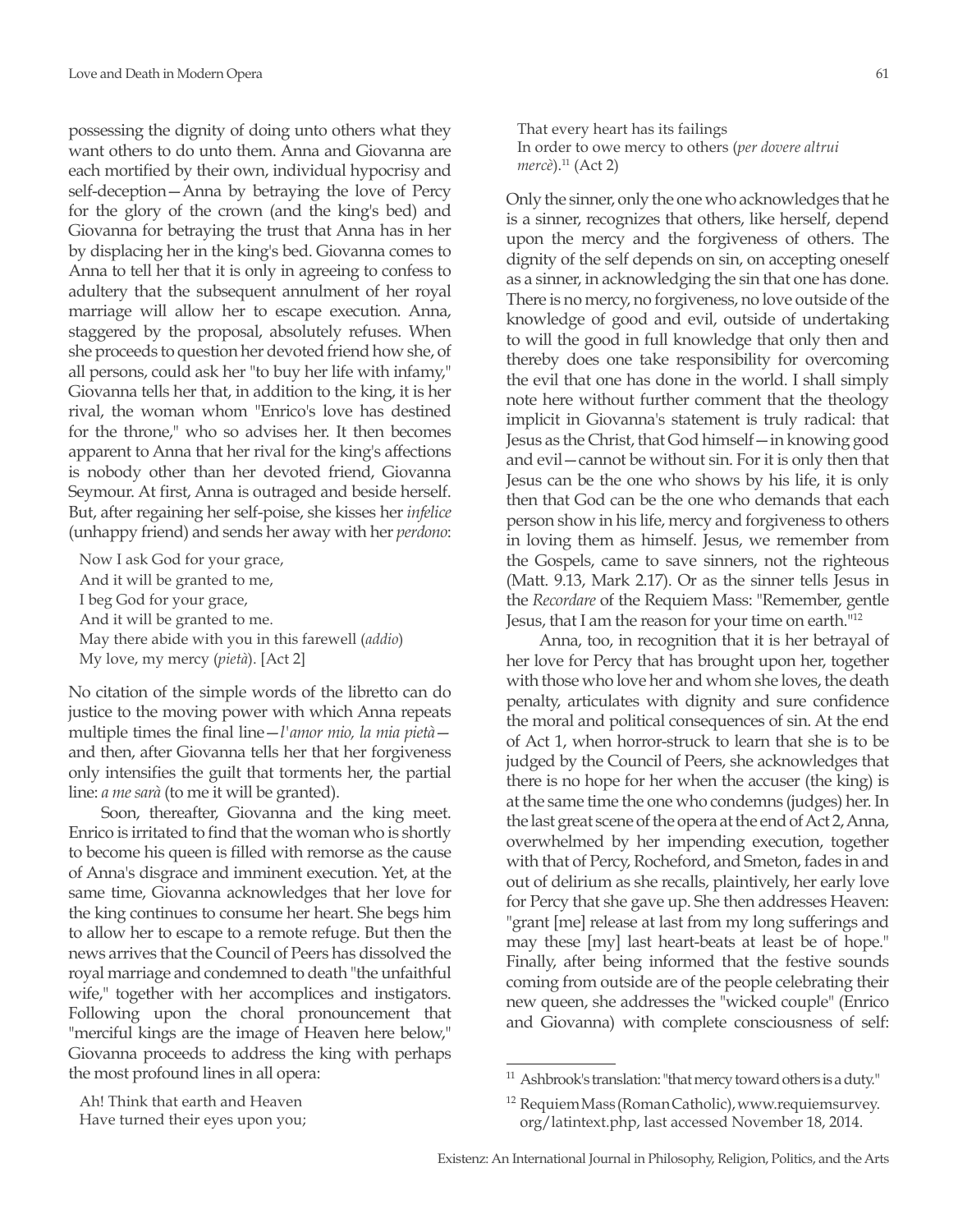"Final vengeance I do not invoke, no, in this dreadful hour: into the open tomb, which awaits me, may I descend with pardon on my lips and may it acquire for me forgiveness and favor (*clemenza e favor*) in the presence of a God of mercy (*pietà*)." Again, the mere text does not do justice to the passion and intensity with which Anna, in singing this final, coloratura aria, with multiple repetitions of its key phrases, expresses the dignity and determination, the final lucidity, with which she goes to her execution (in bringing the opera to a close).

The final scene of *Anna Bolena* is at once dazzling and heartbreaking precisely because its vocal brilliance (the technical demands on the coloratura soprano) effectively serves and expresses a profound text. Anna is a deeply moving, tragic figure because she is no mere sentimental heroine who serves as the victim of others. For it is she herself, as she fully acknowledges, who is the agent of her own downfall. Caught up in royal politics, she is unable to escape the consequences of her original sin, her rejection of Percy's love for the love of the king and crown. She can hope, then, that, as she pardons Giovanna, her friend and rival, and so also the "wicked couple," she, too, will be forgiven by God as the sinner who, in acknowledging her own fallibility, forgives others theirs. It is significant that, in appealing to heaven for release from her sufferings and in expressing the hope that God will forgive her, Anna does not indulge in the dualism (the idolatry!), characteristic of Christendom, between *quaggiù* (down here on earth) as a veil of tears devoid of human happiness and lassù (up there in heaven) as the sole domain of human love and peace. She does not tell us that earthly love is doomed to failure and that true love is to be found only in heaven, in marked contrast with the principal characters of both *Don Carlo* and *Aida* whose avowals at the end of each of these operas by Verdi that true love and peace are to be found solely in heaven contradict and so falsify the splendor of the (earthly!) music with which they end.

Donizetti's opera is true to the tragedy of Shakespeare in confronting us with, as it reveals to us, the significance of earthly life. Indeed, there is no figure like Anna Bolena in Shakespeare's five tragedies<sup>13</sup>

where the characters embodying human good (Hamlet, Desdemona [*Othello*], Malcolm and Macduff [*Macbeth*], Cordelia and Edgar [*King Lear*], and Romeo and Juliet), while at times perhaps rash, do not sin and are sharply contrasted with the characters embodying human evil (Claudius [*Hamlet*], Iago and Othello, Lord and Lady Macbeth, Lear's two eldest daughters together with Edmund and Cornwall plus the other weaker characters in the play including Lear himself, and members of the quarrelling families of Verona [*Romeo and Juliet*]). Anna has a tragic flaw, we may say. But, in the biblical world of modernity, as distinct from the pagan world of antiquity, sin (the originality of one's sin) is remediable—in and through the recognition that mercy, that love, that forgiveness is the duty that we owe to others. Anna, however, finds herself swept up in the glory of court life whose earthly values are dictated by authoritarian self-interest and revenge (the state of nature) and not by the heavenly values of mercy, love, and forgiveness (the civil state as founded on the social contract). Consequently, it is evident that the *Ciel* (heaven) to which Anna, together with Giovanna and the chorus, appeals is the city of God in and by whose light life in the earthly city is and must be lived. Through Anna, Donizetti makes his (nineteenth century) audience vividly aware that the principles of mercy, love, and forgiveness are no less social (political) than they are personal (which is also no less true of Shakespeare's tragedies). Only within democracy, only when we can declare, in good faith, *Sempre libera* in the recognition of the other as the truth of ourselves, can Anna's sin, her fatal flaw, her original mistake be remediable on earth, which is not to say that tragedy, as the consequence of human sin, does not continue to be central to our human lives.

Comedy, in the biblical (modern) sense, is no less the consequence of human sin. In Beethoven's *Fidelio*, the final, revised version of which was first performed in 1814, we find that love, in its encounter with death, is also viewed as at once personal and political. Leonora, disguised as Fidelio, is able to rescue her husband Florestan from the dungeon in which he has been unjustly and cruelly imprisoned by his political enemy, the tyrannical Don Pizarro. But conjugal fidelity and devotion, the abiding love between wife and husband, are not sufficient in themselves to effect Florestan's liberation from prison and so to make freedom on earth a reality. Leonora and Florestan depend on the arrival

<sup>&</sup>lt;sup>13</sup> Because Shakespeare is faithful in depicting the values of the ancients in what I call his "Roman and Greek" plays, e.g., *Julius Caesar* and *Troilus and Cressida*, these plays are not tragedies in the modern (biblical) sense. See Brayton Polka, *Shakespeare and Interpretation, or What* 

*You Will*, Newark: University of Delaware Press, 2011.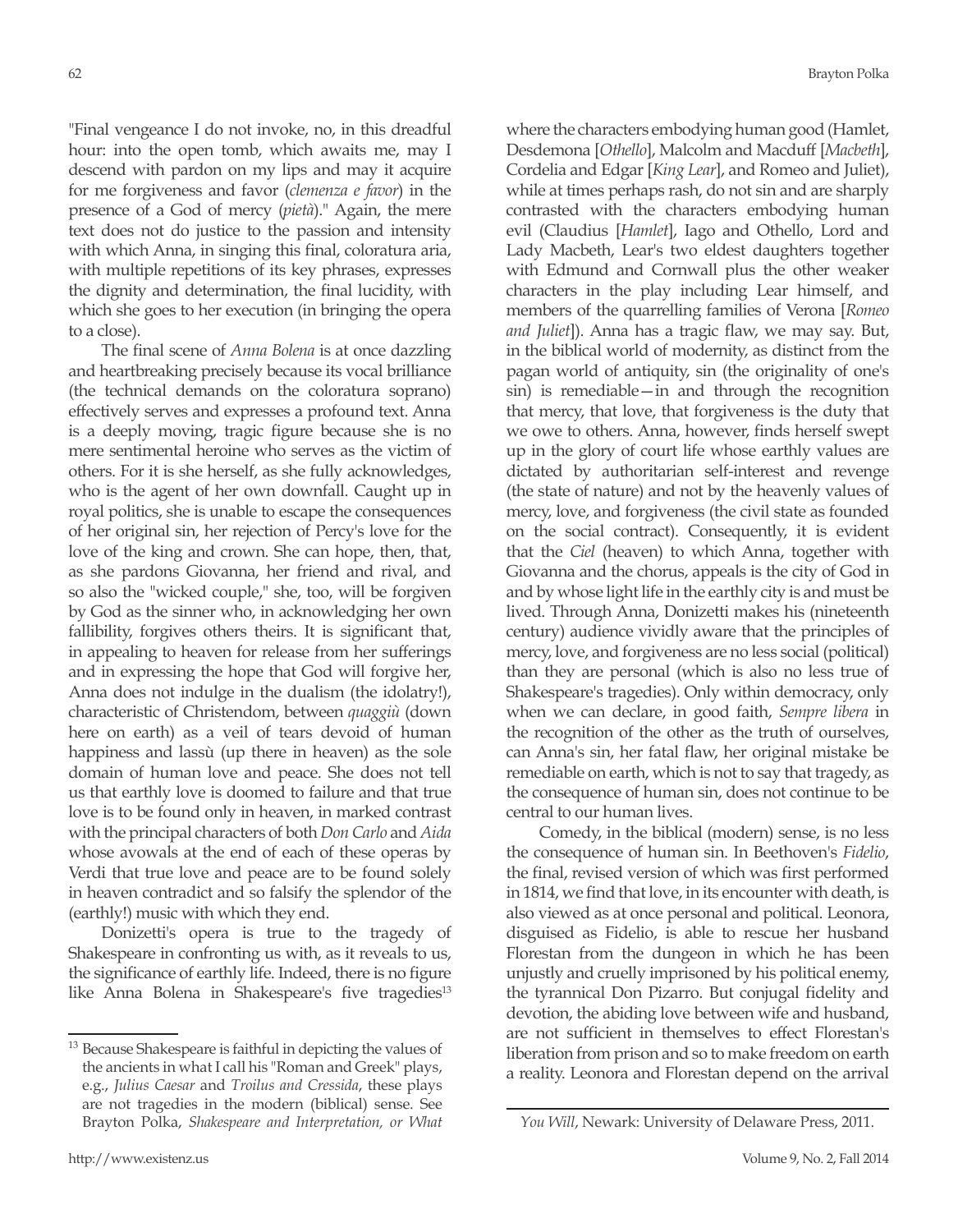at the prison of Don Fernando, the friend of Florestan and an enlightened minister of the crown, to provide the condition in which fidelity to love and freedom can be realized. Still, the revolutionary truth of the opera is evident: true love is selfless in demanding freedom and justice—for all—on earth.

In turning, now, to our second tragedy to be considered here, *Rigoletto*, first performed in 1851, we find Verdi exploring yet another dimension of the interplay between love and politics. While the setting of the opera is political—Rigoletto is the jester in the court of the dissolute Duke of Mantua—the tragedy of the opera centers on his delusion that paternal love for his daughter Gilda—the tender love that father and daughter have for each other—will suffice for her. Yes, Rigoletto wants to protect Gilda from the ugly immorality of predatory court life. Still, he participates in it (even if only as the court fool who acts as a mirror in reflecting back on the Duke and the lords and ladies surrounding him the debauched life that they live). Rigoletto refuses to tell Gilda anything about his own life or, indeed, about her mother (who is dead) or any other family members. But love is primarily social (political), not familial (as Wagner himself acknowledges when, in *Opera and Drama*, which he wrote in 1851, he views music as embodying the romance of life in which youth and maiden depart from their respective families to renew life, to begin life anew in and through a new love relationship, in imitation of the love of their own parents, ultimately, Adam and Eve<sup>14</sup>). Despite the fact that Rigoletto tries to shield his daughter from the wider world, Gilda is very much in love with life and so, while she appears to be innocent of it, is looking for her love in life to be fulfilled (as it is not and cannot be in and through her father). Rigoletto will not allow the ladyin-waiting attending upon Gilda to take this beautiful and blooming girl anywhere outside the house except to church. But, when at church, Gilda does not lose the opportunity of seeing what is about her and of seeing, thrillingly, that she has been seen seeing about her $-y$ a student, the young man (who is the Duke in disguise) will subsequently inform her. She instantly falls in love with him.

Gilda is thus awakened to the power of love. She discovers that she has the capacity to love another. She wants to love another and wants the love of another.

She sings, enchanted and enchantingly (just prior to her abduction and subsequent rape), *Caro nome*:

Dear name, that first Made my heart throb, It will always give me To remember the delights of love! In thought my desire Will always fly to you, And my last breath, too, Will be yours, dear name.<sup>15</sup>

But the tragedy of Gilda is that she loves sincerely—a man whose only interest is in demonstrating his power, at once private (erotic) and public (political), over her (and who will subsequently rape her in the bedroom of his palace). At the end of the opera Rigoletto makes sure that Gilda learns how untrue a lover the Duke is by having her observe his attempt to seduce the sister of the man whom we know to be the assassin whom Rigoletto has hired to kill the Duke in revenge for his assault on his daughter. Gilda, however, forgives the Duke and offers up her life to save his. In the meantime, the Duke continues to be heard singing *La donna è mobile* (woman is fickle, changeable, movable…) with noble nonchalance. Rigoletto brings the opera to a close in opening the sack that the assassin has delivered to him as containing the body of the Duke only to discover within it his dying daughter. The tragedy that Gilda suffers is that she is the victim both of deluded, paternal (familial) love and of deceptive, sexual (adult) love. But in the end, in sacrificing her life for, as she forgives, the Duke, she abandons, once and for all, the familial love of her father. While love, she consequently shows us, can be and often is the terrible source of self-deception whose end is, tragically, death, still, she leaves behind her the principle of love whose forgiveness of others provides the sole justification of life on earth. We leave behind the Duke self-contentedly singing *La donna è mobile*, insensible to what has occurred, and Rigoletto disconsolately weeping over the body of his daughter, no less insensible to what has occurred, each bearing terrible witness to the power of love in redeeming life through death's sacrifice.

We come, now, to Minnie, the girl of the golden West, owner of the Polka saloon at the time of the gold rush in California (1849-50), a world of rough lives and rough justice, yet a world of tender and

<sup>&</sup>lt;sup>14</sup> This is the sole instance where Wagner, either in his writings or in his operas, evinces a truly biblical and so a modern conception of love.

<sup>15</sup> Giuseppe Verdi, *Rigoletto*, trans. Ruth and Thomas Martin, New York: G. Schirmer, 1957.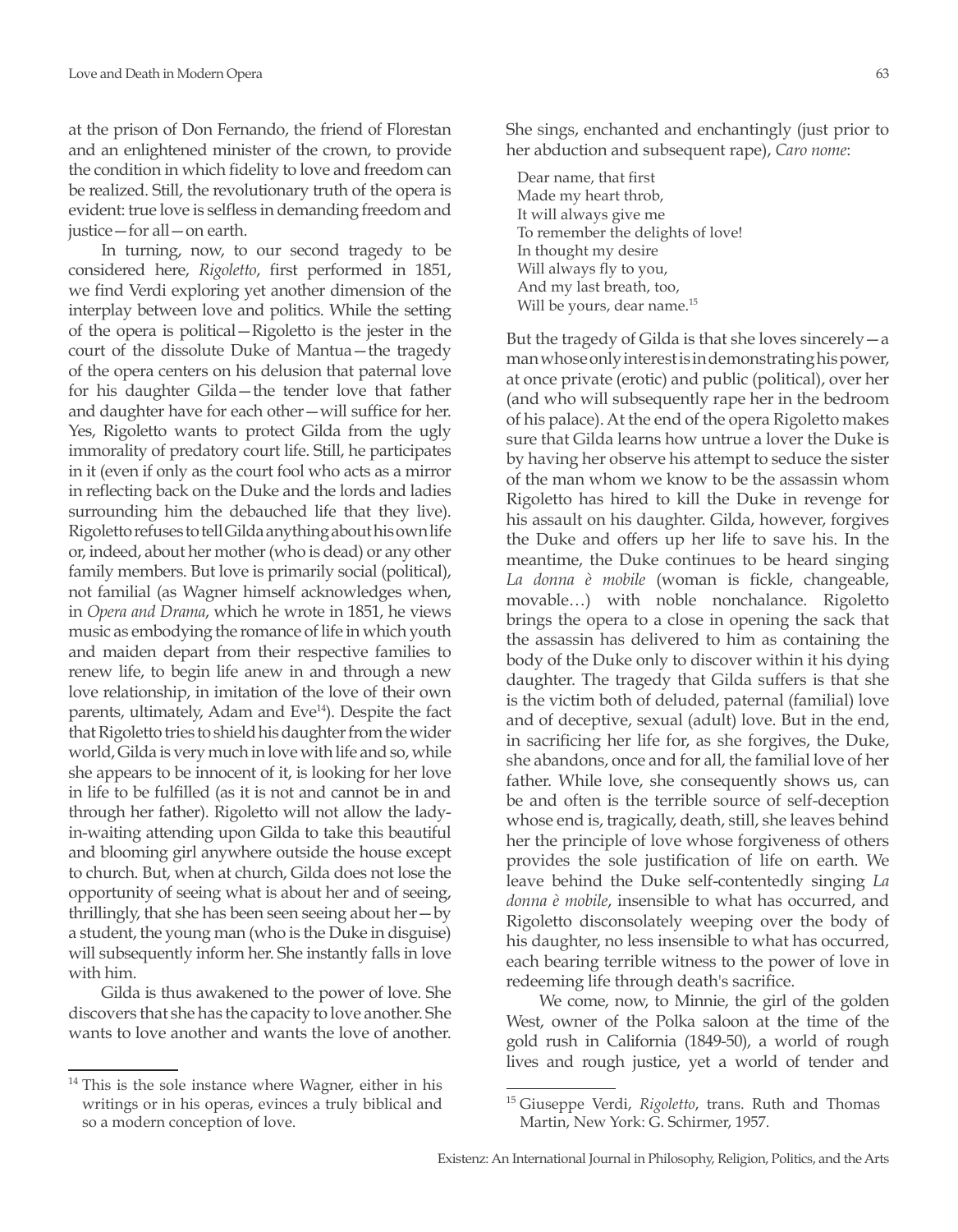vulnerable individuals whose love is tried and tested by death. In *La Fanciulla del West*, first performed at the Metropolitan Opera in New York in 1910, Puccini reveals, by exploring in depth, the character and the values that the figures in the opera, as individuals and in groups, express (or hide) by way of their continuous interaction with each other. The music of the opera, like that of *Anna Bolena*, does not draw attention to itself. It has no parts, whether vocal or orchestral, that invite separate concert performance or even more popular repetition. Yet, it serves, effectively, indeed, profoundly, the *verismo*16 world of Minnie and her miners who, while they are self-made and self-reliant individuals without worldly standing or pretension, are also, in their lonely thirst for love and truth, deeply vulnerable individuals emotionally. The miners—Sonora, Bello (Handsome), Joe, and the rest—together with Nick, the bartender, all love Minnie, as their sister and teacher. They are desperately sacrificing their lives to get rich quick by working the earth for gold in order to provide support for their loved ones back home: sweethearts, wives, children, and old folks, separation from whom tears at their hearts. Their sole community is the Polka whose center is its mistress, Minnie, with the heart of gold. Indeed, the miners entrust to her safekeeping the gold that they amass.

Into the Polka saloon, one fine day, walks, without apparent purpose, the stranger Dick Johnson, whom Minnie has, however, seen before and who has, it is apparent, caught her attention. There also arrive at the Polka the sheriff, who intends to make Minnie his lover, and a Wells Fargo agent who together are searching for the Mexican bandit Ramerrez whose gang of outlaws has been terrorizing the neighborhood. Indeed, the stash of gold that Minnie holds in trust for the miners could well be the bandit's target.

Puccini explores the character of Minnie through, then, two relationships—with the miners and with Dick. While he depicts the relations that Minnie has with both the miners and Dick in the Polka in Act 1, it is not evident that they share a significant connection with each other, except that Minnie is central to both. With the relationship between Minnie and Dick having become tender (if not overtly a love affair) by the end Act 1, Dick visits Minnie in her mountain cabin where she lives alone (except for her Indian servants) in Act 2; and they become lovers (while chastely sleeping apart). The miners are absent until they appear in hot pursuit of Ramerrez the bandit, who also makes his sudden appearance. In Act 3, the miners play the central role in determining the *destino* of Minnie in her relationship with both her lover and the bandit.

The affection and the tender respect that Minnie and the miners have for each other, indeed, their mutual dependence on each other, is revealed in a scene in Act 1 that is surely unique in the history of opera. After a near-brawl in the Polka has been quelled by the arrival of Minnie, she opens up a Bible, and the miners gather around her for what is evidently their daily lesson. She finds her place, Psalm 51, and reads: "Purge me with hyssop, and I shall be clean."17 In telling one miner, who asks what this hyssop is, that it is an herb that grows in the East, she tells another, who asks if it does not grow here: "Yes, Joe, in the heart of everyone of us is preserved a small bush of it." Joe, laughing: "In the heart?" Minnie, serious: "In the heart." She continues to read from the Psalm: "Wash me, and I shall be white as snow. Put inside my breast a pure heart, and renew in me a chosen spirit (*uno spirito eletto*)…." Minnie breaks off her reading to comment:

This means, boys, that there is not In the world a sinner To whom a way of redemption (*una via di redenzione*) is not open –. Know that everyone of you encloses within yourself (*chiudere in sè*) This supreme truth of love.

The reading session breaks up; and, later, after everyone else clears out, Dick remains at the Polka. He and Minnie tentatively and then more openly begin to speak about themselves to each other, especially Minnie (although he remains Mister Johnson to her and they address each other with the politely plural "you"). While Minnie first informs Dick that she is happy to live alone and is without fear (*timore*), she

<sup>16</sup> *Verismo* (from *vero*: true to life—real/realistic) is a term used broadly (and with little agreement among scholars) to describe the style developed by Italian writers and composers in the late nineteenth and early twentieth centuries to portray a lower-class world, so very different from the exalted world of romantic myth and historical romance of earlier writers and composers. *Carmen* (1875), with its factory workers, prostitutes, soldiers, bull fighters, etc., represents the world of *verismo*, not to mention Tennyson's long narrative poem *Enoch Arden* (1864), which Richard Strauss set as a melodrama (for narrator and piano) in 1897.

<sup>17</sup> Giacomo Puccini, *La Fanciulla del West* (*The Girl of the Golden West*), trans. R.H. Elkin, Milan: Ricordi, 2010.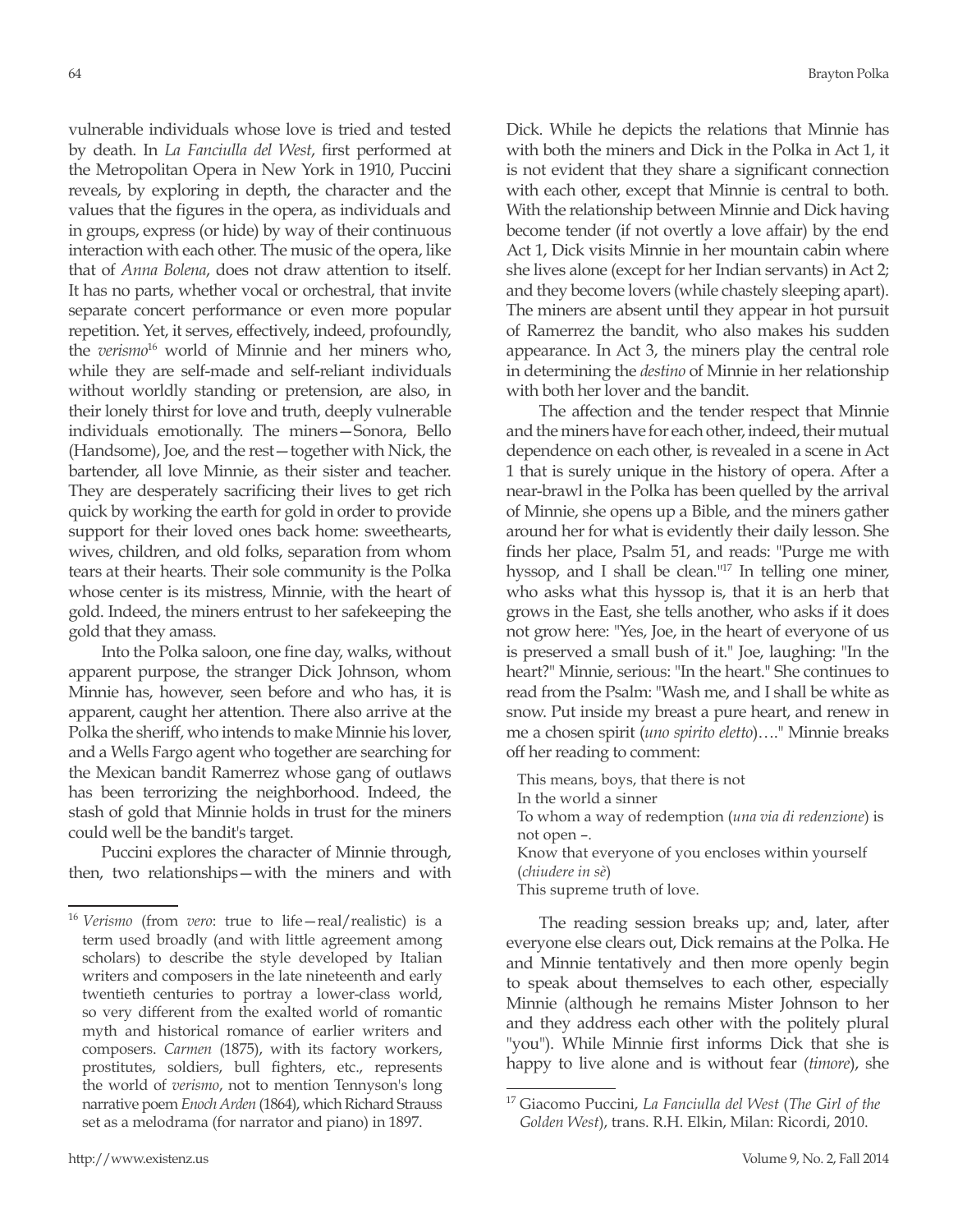subsequently tells him that she is "nothing but a poor girl, obscure and good for nothing" who "in her heart is discontented in being so small" when she finds within herself a desire to elevate herself up "to you, up, up, like the stars, in order to be near you, in order to be able to speak with you." Dick reminds her that, when earlier in the day they were dancing together, what she says now she cannot speak she then revealed in pressing up against his breast, "and," he adds, "I experienced a strange joy, a new peace that I do not know how to speak." Minnie acknowledges that she, too, is "full of so much happiness (*allegrezza*), of so much fear (*paura*)." After Nick comes in to warn them about "another Mexican snout" (*ceffo*) who has been seen lurking in the neighborhood, presumably a member of Ramerrez' gang, she tells Dick that if anyone tried to steal the miners' cache of gold in her care he would have to kill her first. Dick asks her: "Minnie! And you are able to run such a risk for that which is not yours"? She responds that he would do the same thing if he knew the "proud struggle" (*lotta superba*) in which the miners engage in breaking their bones and hearts in forcing the gold out of the rocks and clay. "And they have come to die like dogs in the midst of the mire in order to send a bit of gold to dear old ones and children far away." Dick tells Minnie that, having earlier heard a whistle from outside, he now has to leave immediately but not before he agrees to visit her in her cabin and, in asking her not to cry, tells her: "You do not know yourself. You are a creature of good and pure spirit—And you have a face of an angel (*angiolo*)!"

While Dick Johnson remains a mystery in Act 1—where he comes from, why he departs with such haste, having heard a whistle (which he acknowledges, in an aside, to be an anticipated signal)—still, in his attraction to Minnie, he draws her out of herself. It is not that Minnie does not know herself. She knows, as a reader of the Bible, that the way of redemption is open to all—sinners—who house within themselves this supreme truth of love. She is fearlessly selfless in accepting the trust of her miners to protect their hardwon gold. But Dick is right. Minnie has not yet been tested by the love of a man (she gaily told him that, while she has kissed many men, she has not bestowed her first kiss on any man). That test comes in Act 2, when her lover Dick is revealed to be Ramerrez, the feared and hated bandit (who is known to have another lover). Minnie is staggered and feels betrayed by the man to whom she gave her first kiss. Now it is time for Dick to reveal himself to her. I know that I am

damned, he tells Minnie, but I would not have robbed you. I was born a vagabond: my name was thief from the time I came into the world, but I did not know it while my father lived. But, when he died six months ago, I learned that "my sole wealth, my sole bread for my mother and siblings, in the future, was the paternal inheritance: a gang of road bandits! I accepted it. That was my *destino*." But then one day he met Minnie and "dreamed of going with her so far away in order to redeem myself totally (*per redimermi tutto*) in a life of work and of love. And my lip murmured an ardent prayer: O God! May she never know of my shame. The dream has been in vain. Now I have finished." It takes Minnie some while before she finds herself able to meet the test of love (that the way of redemption is open to every sinner). She wins Dick's freedom by cheating at cards (as a true Machiavellian) in a high stakes gamble with the self-serving, self-deceiving, and self-loving sheriff (who could not imagine that a loving woman like Minnie would make use of deception in serving the love of another).

Dick goes free but is now on the lam. He is captured in Act 3, as the sheriff, the Wells Fargo agent, and the miners demand that he be instantly hanged. But he is allowed, first, to make a final statement. Having earlier made clear that, while he is a thief, he has never killed anyone, Dick (Ramerrez) now asks that she, who is loved by all, not learn how he died. "May she believe me to be free and far away, upon a new way of redemption…. Minnie, unique flower of my life, Minnie, who has willed me so much good!" But now Minnie, yelling at the top of her voice, gallops in on her horse, her hair flying in the wind and a pistol between her teeth. Steadily and confidently she reminds the miners, individually and collectively, of all that she has done for them. Slowly, they begin to consent to her demand that Dick be freed, as they remove their hats and bow their heads in recognition of all that they owe her. Calling them "brothers of my heart, rough and good souls," she recalls "that one day I taught you a supreme truth of love: brothers, there is no sinner in the world to whom a way of redemption is not open!" A miner responds: "Your words are God's (*di Dio*). You love him like no one in the world." He raises Dick from the ground and cuts the rope binding his hands: "In the name of all I give him to you." Weeping, the miner adds: "Go, Minnie, addio." As Minnie and Dick vanish into the distance, the opera ends with the miners sobbing: "Never again will you return…never again…never again!"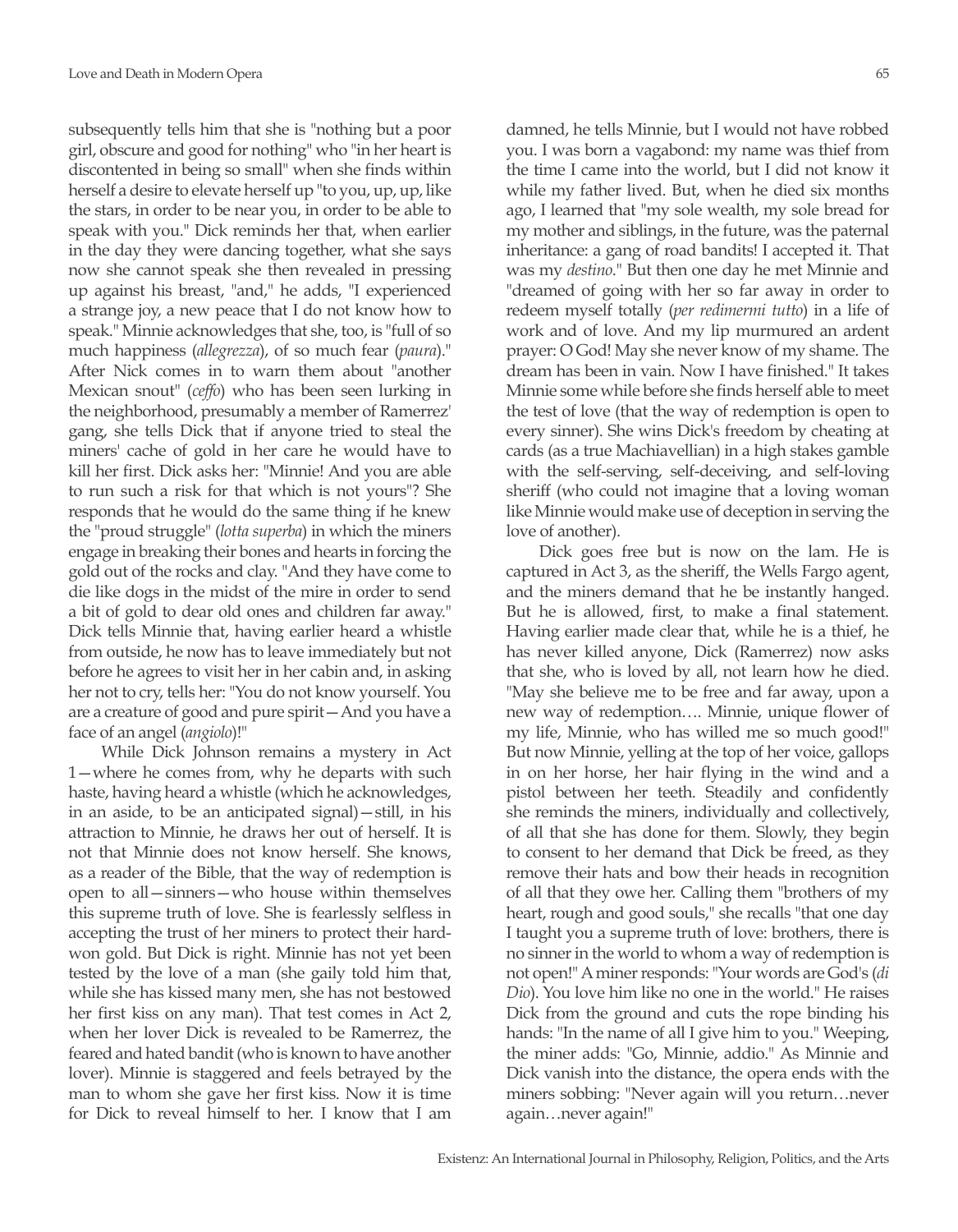The miners owe their life to Minnie, their teacher, their sister, their sweetheart. They will miss her terribly. They send her and Dick off to begin their new life together in full recognition that their own lives will never be the same—because they have learned from *la fanciulla del west* the supreme truth of love, that the way of loving redemption every human being encloses within his own heart. But, sobbing, they also know, surely, that they have put her lesson to the test. They have learned their lesson, which is that Minnie, together with Dick, is no less dependent on the miners, on their love and good faith in overcoming the anger and bitterness that they had righteously directed against the Mexican bandit who had been robbing the upstanding, hard-working souls of the neighborhood in coming to see that he is the one whom Minnie loves above all others. With and through Minnie they established a community of loving solidarity that in the end saves Dick, and so also Minnie, from arbitrary justice and so supports their freedom to seek *una via di redenzione* together elsewhere. Love is truly tested in and through death. Minnie risks all for love in saving Dick from death (for only if she wins, cheating, at cards, does the Sheriff not gain possession of her and does Dick the bandit go free). The miners risk all for love, since, in saving Dick from death, they lose their Minnie to him.

We see that in the comedy of *La Fanciulla* it is community solidarity that supports, by blessing, the love of Minnie and Dick. Because this community of love and good faith is absent from the tragedies of Anna Bolena and Gilda, their lives are lost. Yet, it is in the name of these values that they go to their death. The community in and by which Leonora's husband Florestan is liberated is present only in the person of the royal minister. Again, however, it is in the name of faithful love that he acts to free Florestan. But what the comedic *La Fanciulla* also shows us is that, while love between individuals both creates and is sustained by community values, the love that is romance, in modernity, is at the same time deeply personal as enjoyed and lived by two adults (man and woman in this case) in an intimate relationship with each other. The love, then, that is not only communal but also and, in the fundamental sense, personal (between two persons), is not primarily familial. Still the irony—*Die List der Vernunft in der Geschichte!*—is that, typically, two loving individuals want and have a family, for it is their children who will go forth to recreate yet again the personal romance of love—with the support of and in the support of the democratic community.

Richard Strauss' *Capriccio, A Conversation Piece for Music*, which was first performed in Munich in 1942 (*sic*!), is a fitting postlude to our short history of opera. It is set in 1775, at the time of Gluck's reform of *opera seria*, in an aristocratic chateau near Paris, which was then becoming the center of the European opera world (although the premiers of the major operas that Mozart wrote ending in 1791 were all given in or near Vienna, except for two in Prague). It is the birthday of the countess Madeleine, a widow, and among her guests are a musician and a poet, both of whom are in love with her and both of whom have written pieces in her honor. The salon conversation, which also draws in her brother the Count, an actress to whom the count is attracted, and a theater director, is whether in opera poetry (text) or music is more important, whether the words are to serve the music or whether the music is to serve the words, a topic much discussed in the eighteenth century and to which Wagner, in his earlier writings, gives his definitive answer: music is to serve the words (as he harshly rejects what he viewed as the sacrifice of the text to dazzling coloratura display on the part of brilliant castrati whose singing in showstopping arias was wildly popular with eighteenth century audiences). As the conversation regarding the relevant merits of poetry and music gains in complexity and drama, it begins to become evident to the hosts and their guests that they are interacting with each other like characters in an opera, indeed, that they are creating an opera, the very opera that is being performed before us.

With the coming of evening everyone goes off except for the countess, who will dine alone at home tonight. She concludes the opera, which has taken shape before us, in singing what is, in effect, an extended aria of some twenty minutes or so, in parody, we can say, of Wagner and in homage to the tradition of the brilliant, coloratura aria in Italian opera in and through which individual characters reveal to us their deepest feelings and concerns. Words or music? The poet or the musician? The countess has invited each of her suitors, unbeknownst to the other, to be in her library at 11 o'clock in the morning to learn who is to be the object of her choice. Addressing herself in a mirror, she remarks: "A little ironically you glance back at me? I want an answer, not your testing glance! You are silent? O, Madeleine! Madeleine! Will you be consumed between two fires? You mirror-image of the lovesick (verliebten) Madeleine, can you advise me, can you help me find the conclusion for your opera? Is there one that is not